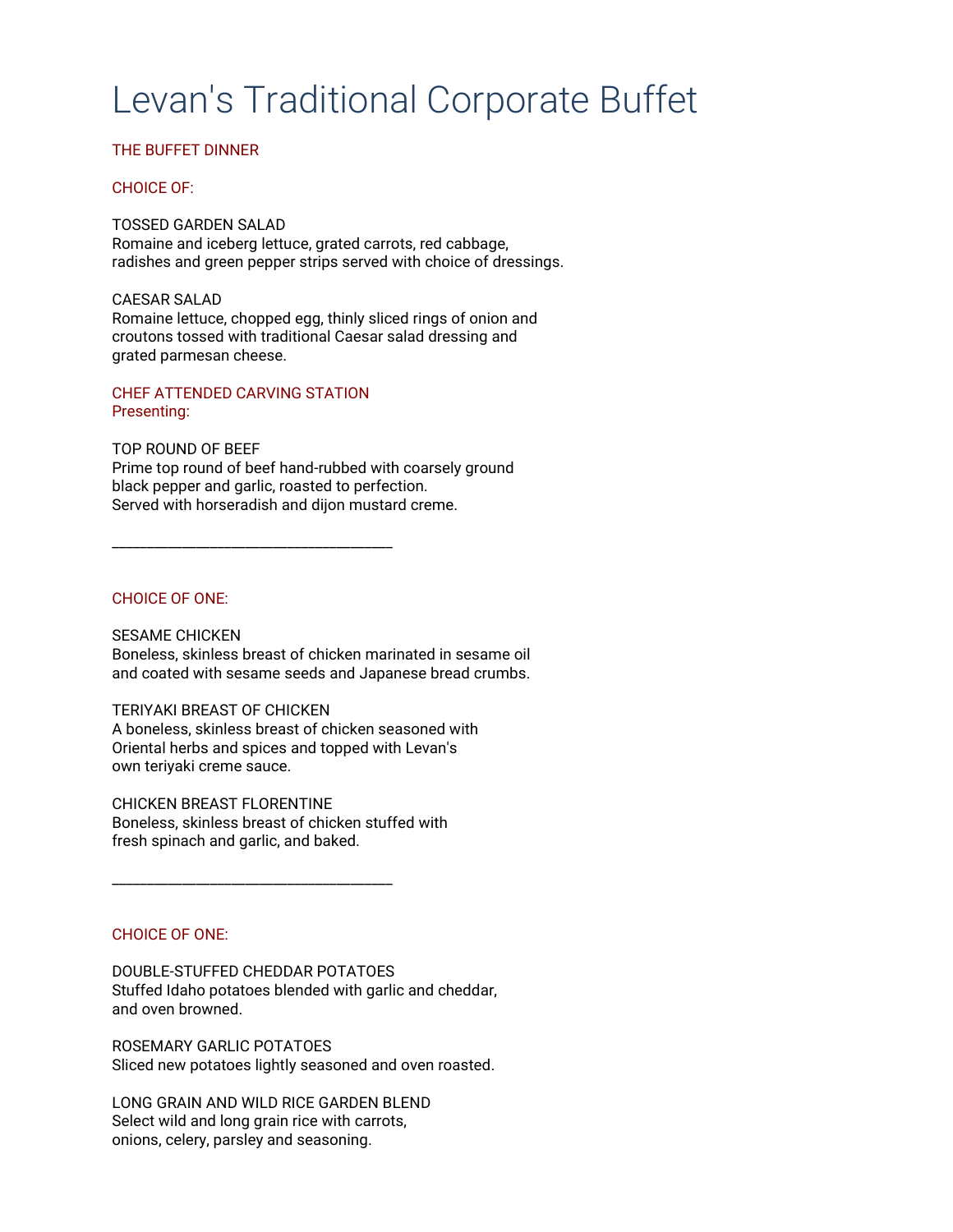#### CHOICE OF ONE:

GRILLED TUSCAN VEGETABLES Fresh zucchini, yellow squash, mushrooms, onions and carrots tossed in fresh herbs and spices.

STEAMED VEGETABLE MEDLEY Garden fresh broccoli, cauliflower and carrots steamed and served with a cheddar cheese sauce.

SESAME BROCCOLI Fresh broccoli florets steamed and tossed with toasted sesame seeds and soy sauce, lightly seasoned with garlic and ground ginger.

\_\_\_\_\_\_\_\_\_\_\_\_\_\_\_\_\_\_\_\_\_\_\_\_\_\_\_\_\_\_\_\_\_\_\_\_\_\_\_\_

# INCLUDED ITEMS

ASSORTED ROLLS AND BUTTER

CHEF'S CHOICE OF HOMEMADE CAKE

FRESH-BREWED PREMIUM COFFEE AND TEA'S Fresh Columbian Coffee, Regular Or Decafe with Sugar and Substitutes

ICED TEA AND LEMON WEDGES (Optional Lemon, Peach & Raspberry Flavor)

ICED WATER